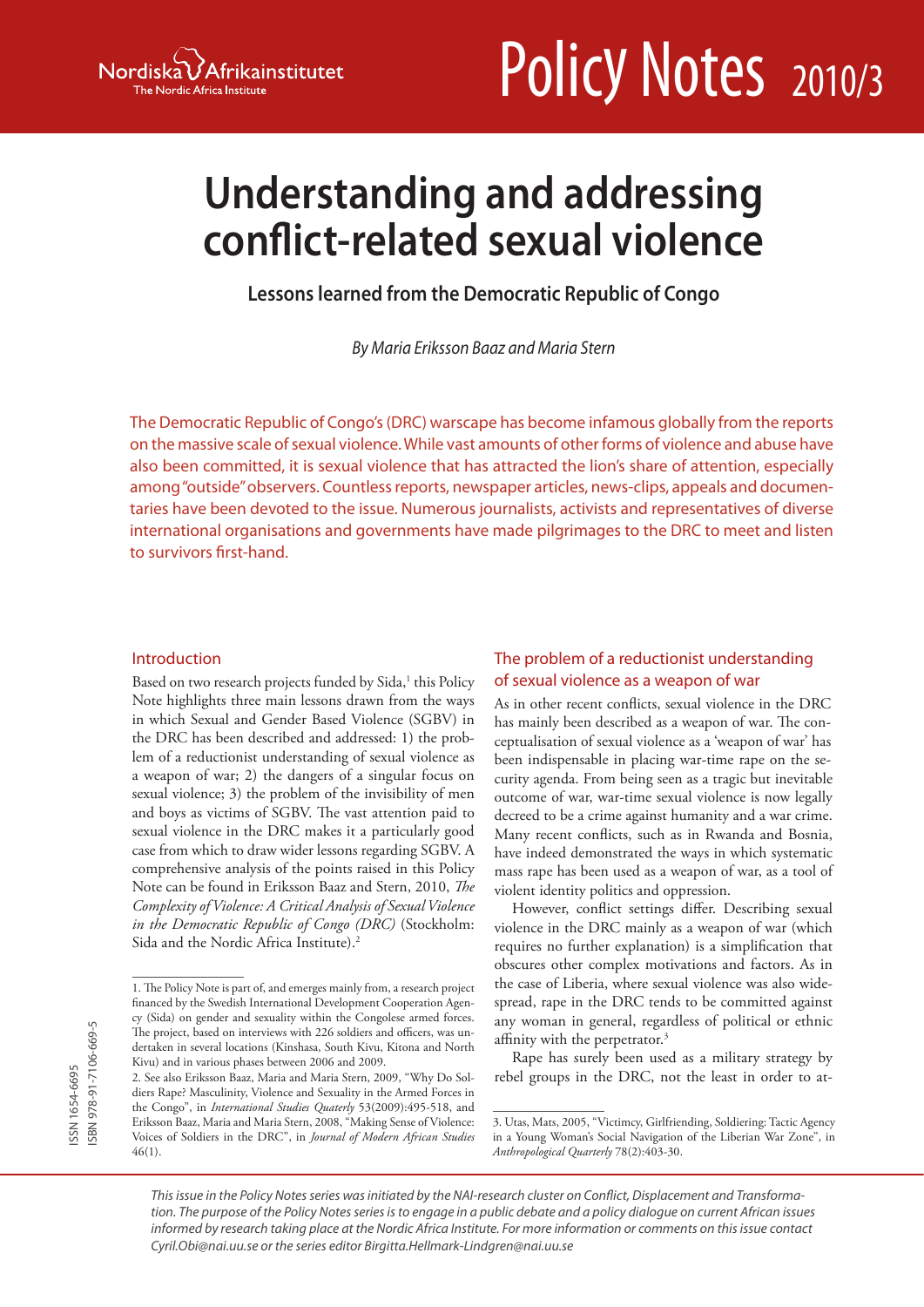tract the attention of the international community (with the aim of pressing for negotiations and ending military operations). Nevertheless, the DRC case underscores the potential dangers of reducing sexual and other violence against civilians by men in uniform to being solely a generalised weapon of war. The DRC case shows that while sexual and other violence is often used to humiliate and intimidate, this humiliation and intimidation is also much less strategic and much more complex than a combat strategy to further military/political objectives. Sexual violence in this context must be understood in relation to several other factors. Without aiming to provide an exhaustive list, we highlight some of these below.

Firstly, and importantly, the high levels of violence against civilians – including sexual violence –must be understood in light of the present circumstances of the state security forces. In the absence of a particular military strategy, violence against civilians (including sexual violence) tends be more common in armed groups with unclear, parallel or otherwise dysfunctional accountability and command structures.4 Much violence – including sexual – against civilians in the DRC has been committed by the army and the police, which since 2003 have been formed through the integration and mixing of militia groups into the government forces.<sup>5</sup> From that date, there has been a constant addition of new armed groups to be integrated (often involving groups that were integrated in an earlier phase and then abandoned the process, only to join again). Hence, the army is undergoing constant reorganisation, involving the breaking up and forming of new brigades. Moreover, integration often remains merely theoretical. Units tend to remain loyal to their former commanders and not to the integrated command structures. Additionally, the integration process has been characterised by a generous politics of inclusion and distribution of ranks, irrespective of merit, experience or human rights record. The violence committed against civilians must be seen as a manifestation of this institutional dysfunction.

Relatedly, the high levels of violence must be understood in the context of hostile civil-military relations. The current combative civil-military relations emerge from a long history of abuse perpetrated by the military, going back to the time of Mobutu, in combination with the low status of state security personnel in the society. This is in turn connected to low salaries, poor living conditions and the minimal level of nationalist propaganda in support of the armed forces. Soldiers often express feelings of not being respected by civilians and, in many cases, explain violence against civilians in terms of the need to "teach them a lesson" and "punish" them for disrespect.

Another important factor contributing to the continuation of sexual violence is, of course, the weak justice and penal system and the widespread impunity (though some progress has been made in terms of numbers of convictions in recent years). It is important to recall that impunity is the rule not only in relation to sexual violence, but perhaps even more so to other violence committed by state security personnel. The result of impunity is a normalisation of sexual violence, as well as other violence against civilians.

Lastly, as in other warscapes, rape occurs in the context of certain militarised ideals of masculinity and sexuality common in most military institutions, including those of the DRC. The (male) soldier's libido is often described as a natural, virile and potent force, which ultimately requires sexual satisfaction from women. While these ideals are just that, ideals, and not (as claimed) connected to inherent male sexuality, they nevertheless contribute to a climate in which sexual violence (e.g., rape) is more likely to occur and become normalised.<sup>6</sup>

In sum, a singular and simplified explanation of warrelated rape as a strategy to further military and political aims occludes other factors contributing to conflict and post-conflict sexual violence. Particularly, the weapon of war discourse is problematic since it masks the ways in which this violence is a manifestation of failed military integration processes and other forms of institutional dysfunction. By referring to sexual violence as a strategy of war, the institutional contexts appear as normal/functional. This is problematic, since it risks producing misguided interventions.

## The dangers of isolating sexual violence from other violence

One of the main lessons learned from the DRC is the danger of a singular focus on sexual violence. As noted above, while other types of violence and abuse – executions, torture, arbitrary arrest, forced labour, etc. – occur on a massive scale in the DRC, it is the sexual violence that has attracted global attention. The specific focus on sexual violence is also reflected in the comparatively massive resources provided by various international organisations and agencies. While most of these resources have been channelled into service provision for rape survivors, the special attention to sexual violence is also reflected in the interventions related to violence prevention, in particular, information campaigns and legal support. This is, of course, problematic in itself, in that other violence does not receive adequate attention. This singular focus, however, gives rise to other interrelated problems.

First, achieving a better understanding of the relationship between sexual violence and other violence, and ultimately of violence more generally, is hampered. SGBV can neither be understood nor effectively countered if approached and studied in relative isolation. It has to be seen in a context in which grave human rights violations against both women and men, such as executions, torture, arbitrary arrest and forced labour occur daily. These forms of violence are, to a large extent, manifestations of the same systemic failures and mechanisms as those contributing to

<sup>4.</sup> Horwood, C., 2007, *The Shame of War: Sexual Violence against Women and Girls in Conflict.* Malta: OCHA/IRIN.

<sup>5.</sup> It is impossible to assess the exact share committed by the army. Assessments have varied from between 70 and 24 percent during 2006-09, depending on the source. For a further discussion of the problems of contradictory figures, see Eriksson Baaz and Stern 2010.

<sup>6.</sup> For a discussion of this in the context of the Congolese army (including references to other contexts), see Eriksson Baaz and Stern 2009.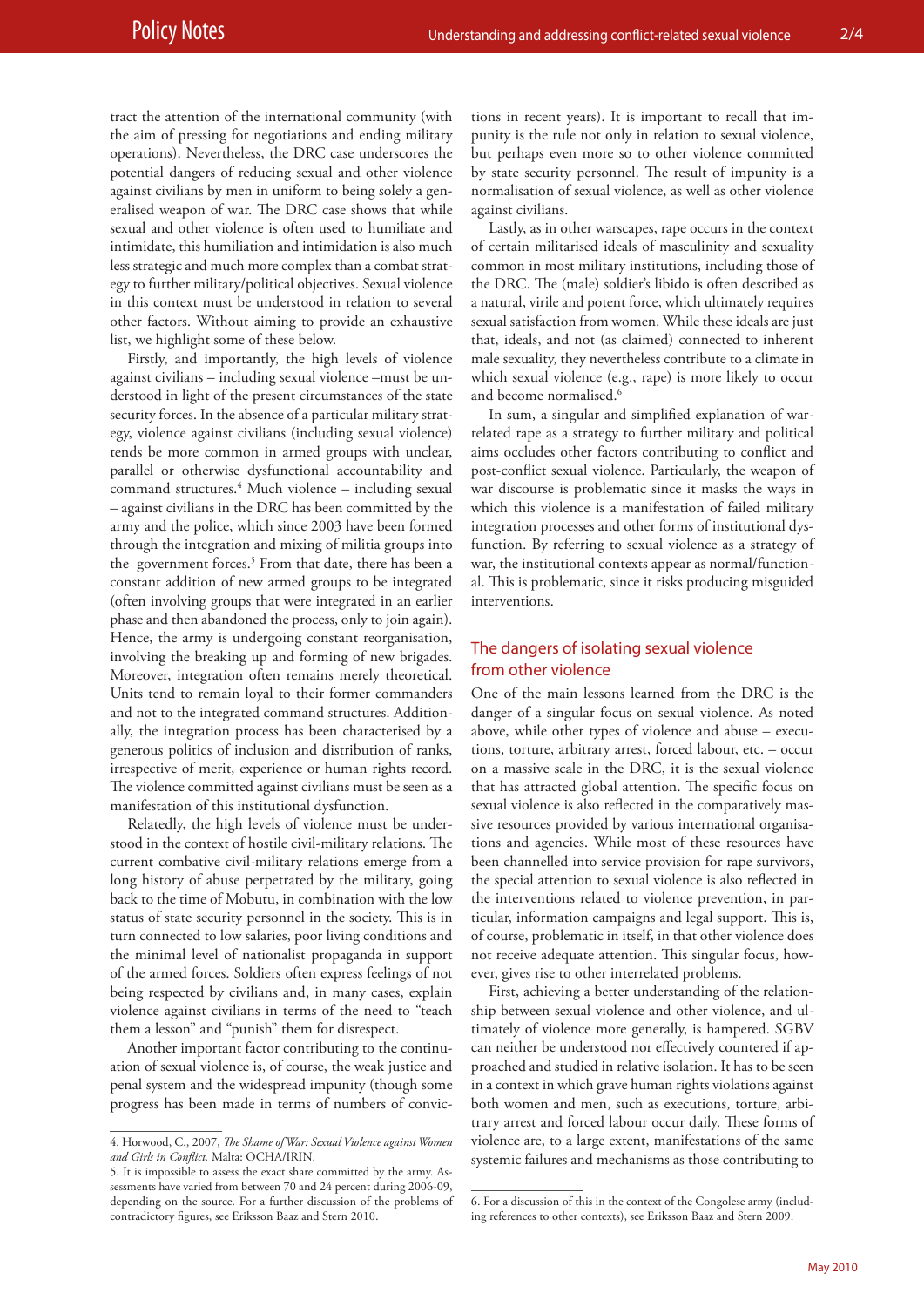SGBV. By treating SGBV as a phenomenon sui generis, we risk ending up with counter-strategies that are inherently flawed.

Second, a single focus on sexual violence committed by men in uniform masks other forms of gender based violence and discrimination against women (e.g., domestic violence, lack of property and inheritance rights), which might be equally – or more – problematic in the daily lives of women in conflict and post-conflict areas.

Third, the DRC shows that a one-sided focus on sexual violence within the very wide repertoire of human rights abuses by state security forces risks feeding into the commercialisation of rape, where rape (or allegations of rape) becomes increasingly entangled in survival strategies. In the context of a corrupt judiciary, widespread poverty and the decreasing stigma associated with rape, the focus on sexual violence as a particularly serious crime seems to be increasingly employed in allegations of rape as an incomeearning strategy. Moreover, the abundant resources earmarked by international organisations for various services to rape survivors, in combination with rampant poverty, has fostered a situation in which destitute women who are not survivors of rape feel forced to present themselves as rape victims in order to access services and opportunities.

## The problem of the invisibility of men and boys as victims of SGBV

The situation in the DRC underscores the dangers inherent in conflating sex and gender and thereby ignoring the many ways in which wartime gendered violence also affects men and boys. Men and boys tend to be more exposed than women and girls to other, non-sexual violence, such as forced recruitment, execution, arbitrary arrest and torture. As many of these crimes are directed at men and boys (especially forced recruitment) because they are men/boys, it must be recognised that this violence is also gendered.

In terms of sexual violence, the highest percentage of reported male victims of rape is 10 percent,<sup>7</sup> but the real levels are probably higher (due to the extreme stigma attached to sexual abuse of males). Moreover, and importantly, testimonies of rape in the DRC draw attention to the many other ways in which men and boys are (non) survivors of sexual violence: civilian men and boys being forced to have public sexual intercourse with kin (daughters, mothers, wives), on pain of punishment, often including death, if they refuse; men and boys being forced to engage in or being subjected to other violent and humiliating sexual acts (e.g., being dragged by a cord tied to the penis or testicles, etc.).

The current invisibility of men and boys as survivors of SGBV is problematic for several reasons.

First, it neglects men's and boys' legitimate rights and needs as survivors of violence, including sexual violence. Such neglect is not unique to the DRC. Indeed, international legal instruments have been developed in a way that often excludes men as a class of (non)survivors of sexual violence in armed conflict.8

Second, the current invisibility of men and boys as survivors of violence hampers the long-term struggle against violence against women by strengthening existing gender/ power inequalities and stereotypes. Gender stereotypes upholding power inequalities are often built on the conception of masculinity as embodying power and control (including the man's capacity to defend not only his family, but also himself, in particular against physical assaults) in contrast to femininity, which is associated instead with weakness and victimhood. These stereotypes have been strongly reproduced in the reporting of violence in the DRC. While women and girls are stigmatised and victimised, men still appear in a position of power – as perpetrators or as rejecting "their" raped woman. Hence, men and boys remain in the reports untouched and unsullied by the victimhood, stigma and shame associated with sexual violence. Such representations, besides being inaccurate, can only hamper the long-term struggle against violence against women.

Lastly, and importantly, failing to recognise the experiences, rights and needs of men and boys related to violent experiences will surely manifest itself in a continuation and perpetuation of cycles of violence. Ex-combatants who have experienced trauma and humiliation by being subjected to violence themselves, or who have been encouraged to inflict violence upon others, tend to be more prone – in the short term and without proper measures– to perpetrate further violent acts.

#### RECOMMENDATIONS

# *1) Sexual violence must be treated as part of – not as separate from – other forms of violence committed by state security forces*

A wider approach to human rights violations by state security forces is necessary, since SGBV is to a large extent a symptom of the same institutional failures and problems as other human rights violations committed by state security forces. It is also necessary in order to diminish the risk of the increasing commercialisation of rape. Focusing and continuing to channel resources towards sexual violence specifically – whether in terms of prevention, access to justice or services to survivors – contributes to rape allegations becoming increasingly entangled in survival strategies. This can only have negative consequences: it will render sexual violence banal and contribute to a climate in which many raped women are increasingly questioned and discredited.

• In terms of services, there is a need to direct more resources to provide access to comprehensive sexual and reproductive health services for all women, not just rape survivors.

<sup>7.</sup> Reported by the American Bar Association North Kivu. See US Department of State, Diplomacy in Action, 2009, *Human Rights Report: Democratic Republic of the Congo.* Bureau of Democracy, Human Rights and Labour.

<sup>8.</sup> Lewis, Dustin A., 2009, "Unrecognized Victims: Sexual Violence Against Men in Conflict Settings Under International Law", *Wisconsin International Law Journal* 27(1):1-49.